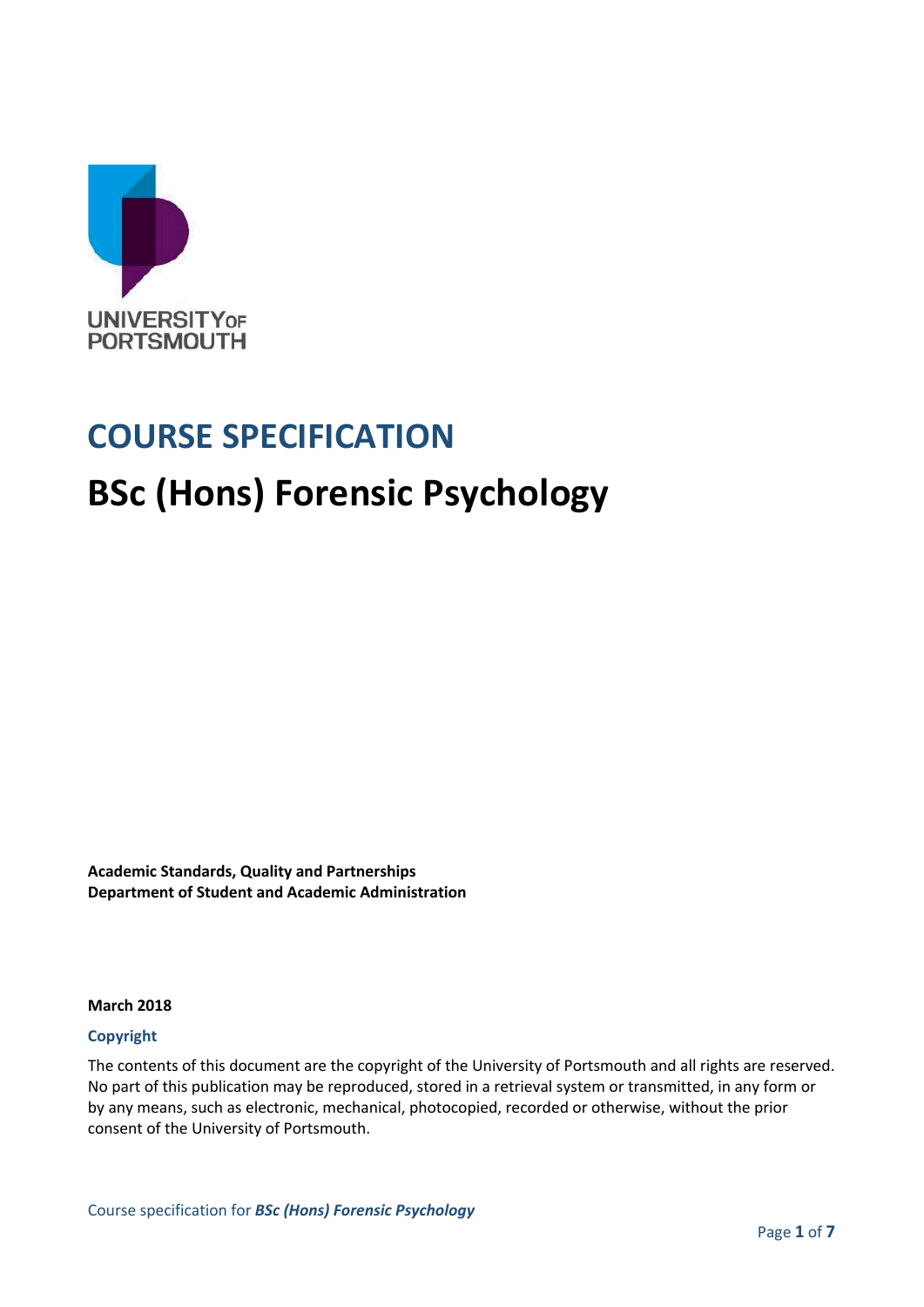# **COURSE SPECIFICATION**

Please refer to the [Course Specification Guidance Notes](http://www.port.ac.uk/departments/services/academicregistry/qmd/curriculum-framework-2019-20/filetodownload,201767,en.docx) for guidance on completing this document.

| <b>Course Title</b>                                                                           | <b>BSc (Hons) Forensic Psychology</b>                               |
|-----------------------------------------------------------------------------------------------|---------------------------------------------------------------------|
| <b>Final Award</b>                                                                            | BSc (Hons)                                                          |
| Exit Awards                                                                                   | CertHE, DipHE                                                       |
| Course Code / UCAS code (if applicable)                                                       | U2074PYC (C810)                                                     |
| Mode of study                                                                                 | Full time                                                           |
| Mode of delivery                                                                              | Campus                                                              |
| Normal length of course                                                                       | 3 years, 4 years with placement                                     |
| Cohort(s) to which this course specification<br>applies                                       | 2021-22                                                             |
| <b>Awarding Body</b>                                                                          | University of Portsmouth                                            |
| <b>Teaching Institution</b>                                                                   | University of Portsmouth                                            |
| Faculty                                                                                       | Faculty of Science & Health                                         |
| School/Department/Subject Group                                                               | Department of Psychology                                            |
| School/Department/Subject Group webpage                                                       | www.port.ac.uk/department-of-psychology/                            |
| Course webpage including entry criteria                                                       | www.port.ac.uk/courses/psychology/bsc-hons-forensic-<br>psychology/ |
| Professional and/or Statutory Regulatory<br><b>Body accreditations</b>                        | <b>British Psychological Society (BPS)</b>                          |
| <b>Quality Assurance Agency Framework for</b><br>Higher Education Qualifications (FHEQ) Level | Level 6                                                             |

This course specification provides a summary of the main features of the course, identifies the aims and learning outcomes of the course, the teaching, learning and assessment methods used by teaching staff, and the reference points used to inform the curriculum.

This information is therefore useful to potential students to help them choose the right course of study, to current students on the course and to staff teaching and administering the course.

Further detailed information on the individual modules within the course may be found in the relevant Module Specifications and the Course Moodle site and module sites provided to students on enrolment.

Please refer to the [Course and Module Catalogue](https://course-module-catalog.port.ac.uk/#/welcome) for further information on the course structure and modules.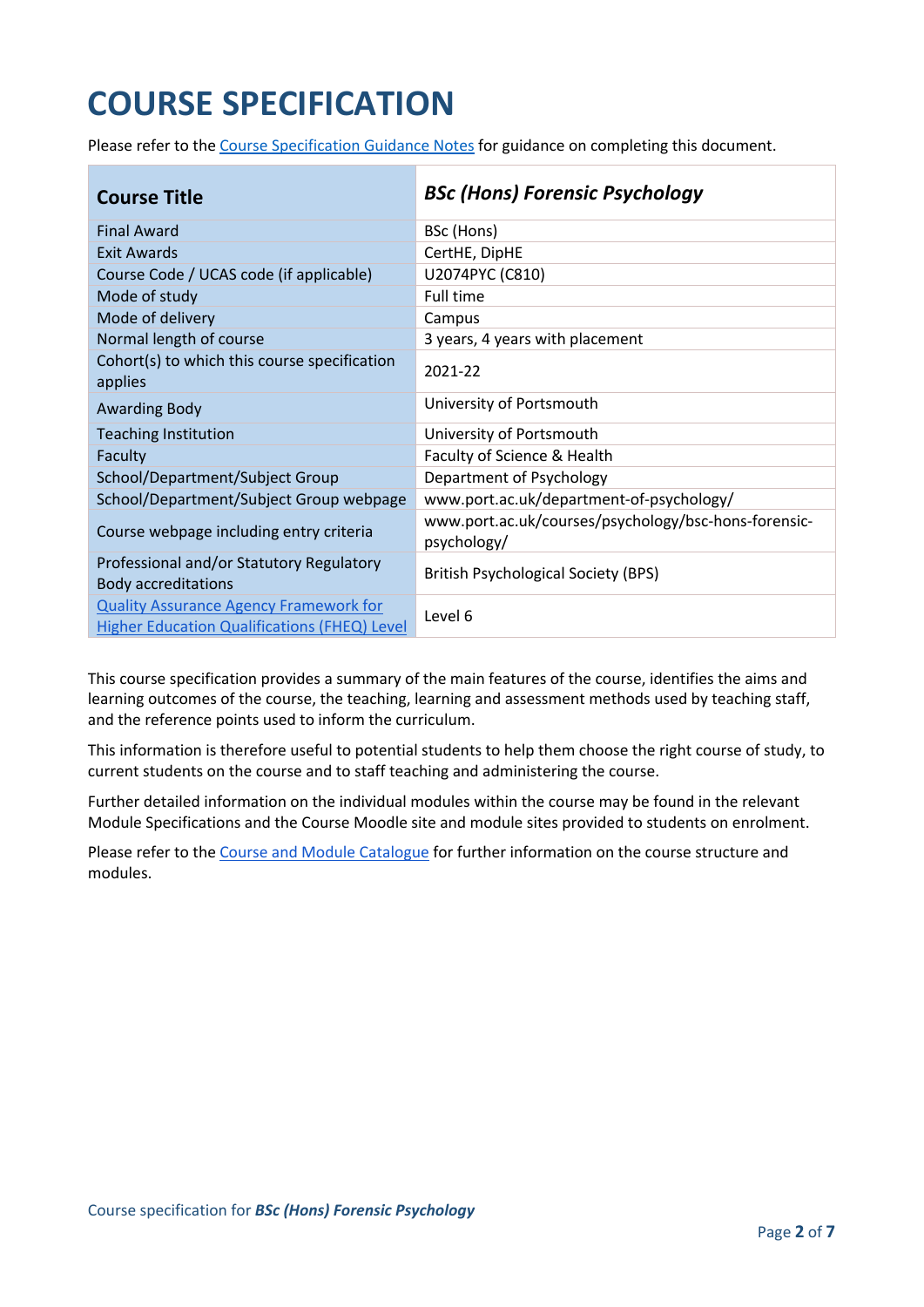## **Educational aims of the course**

#### **General Aims.**

- To provide a challenging and stimulating study environment.
- To provide a framework allowing students to follow a flexible, coherent programme of study.
- To provide students with the opportunity to develop key transferable skills for lifelong learning, employability and flexibility in the context of changing labour markets.
- To provide students with the skills and knowledge required to maximise career and postgraduate study opportunities.

#### **Subject Specific Aims.**

Where relevant, subject specific aims are derived from Section 2.2a to 2.2f (Defining Principles) of the QAA Subject Benchmark Statement (SBS) for Psychology (2019).

- To produce a scientific understanding of the mind, brain, behaviour and experience, and how they interact with the complex environments in which they exist.
- To provide a broad education presenting multiple perspectives in a way which meets the needs of a career in any area of psychology but especially forensic psychology and to prepare for postgraduate study.
- To foster knowledge of psychology and its contexts and a critical engagement with its specialised subject areas, especially forensic psychology, including evaluation of theory, research findings and applications.
- To develop an understanding of the role of empirical evidence in the creation and constraint of theory, and also in how theory guides the collection and interpretation of empirical data via qualitative and quantitative research methodologies.
- To cultivate technical and transferable skills required for professional success.
- To provide course content that includes both a broad base of psychology units (commensurate with BPS requirements) and forensic content at all three levels.
- To encourage an appreciation of the relevance to forensic psychology of theories and findings from a range of other areas of psychology.
- To promote an awareness of ethical issues in relation to research and practice in psychology (with a special focus in forensic psychology).
- To provide an opportunity for students to gain experience and skills relevant to employment (or further study) within psychology or related subject areas by choosing relevant work placement/work based learning/study options and/or completion of an optional sandwich year.

### **Course Learning Outcomes and Learning, Teaching and Assessment Strategies**

The [Quality Assurance Agency for Higher Education \(QAA\)](http://www.qaa.ac.uk/en) sets out a national framework of qualification levels, and the associated standards of achievement are found in their [Framework for Higher Education](https://www.qaa.ac.uk/quality-code/higher-education-credit-framework-for-england)  [Qualifications](https://www.qaa.ac.uk/quality-code/higher-education-credit-framework-for-england) document.

The Course Learning Outcomes for this course are outlined in the tables below.

Where indicated below, the specific Programme Learning Outcomes relate to Section 3 (Subject Knowledge and Understanding), Section 4 (Skills) and Section 6 (Benchmark Standards) of the QAA Subject Benchmark Statement (SBS) for Psychology (2019).

#### **A. Knowledge and understanding of:**

| LO     | <b>Learning outcome</b> | <b>Learning and Teaching methods</b> | <b>Assessment</b> |
|--------|-------------------------|--------------------------------------|-------------------|
| number |                         |                                      | methods           |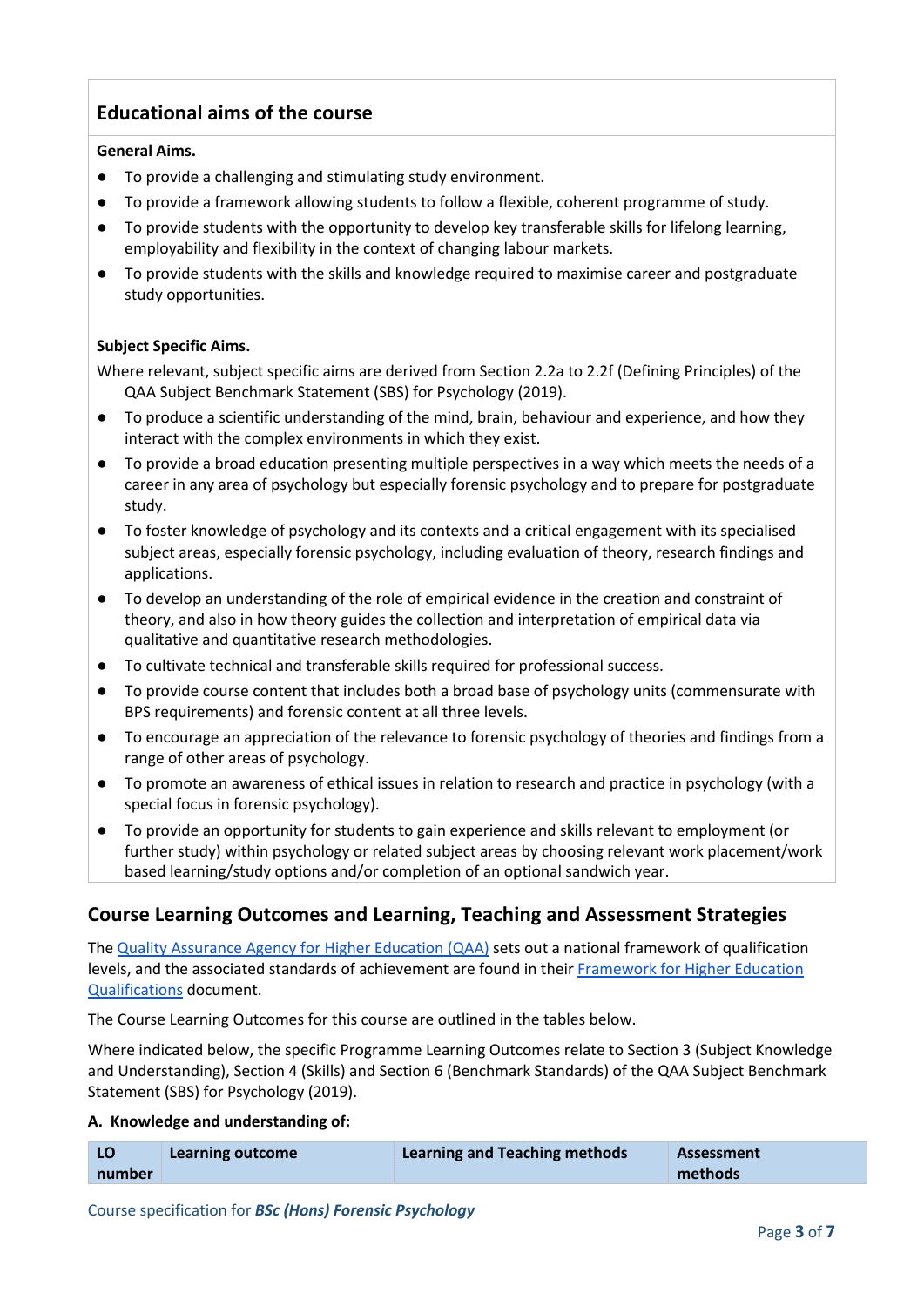| A1             | The range of approaches to<br>understanding psychological<br>phenomena (and the links between<br>them) including biological<br>psychology, cognitive psychology,<br>individual differences, developmental<br>psychology and social psychology, as<br>well as cultural and historical<br>perspectives. | Content on modules across the programme<br>is delivered through a mixture of lectures,<br>seminars, tutorials, practical workshops and<br>regular individual meetings with staff.<br>At Level 4, the course covers the conceptual,<br>philosophical and cultural history of<br>psychology, including different perspectives;<br>a range of research and analysis techniques,<br>providing opportunities to use this                                                                                                                                                                                                                                                                                                                                          | To ensure that the full range of<br>skills and knowledge being<br>developed by the programme<br>can be demonstrated, a variety<br>of forms of summative<br>assessment are used including:<br>essays; portfolios; research<br>reports (including major<br>project); reflective reports,<br>psychometric reports;                                                                                                               |
|----------------|-------------------------------------------------------------------------------------------------------------------------------------------------------------------------------------------------------------------------------------------------------------------------------------------------------|--------------------------------------------------------------------------------------------------------------------------------------------------------------------------------------------------------------------------------------------------------------------------------------------------------------------------------------------------------------------------------------------------------------------------------------------------------------------------------------------------------------------------------------------------------------------------------------------------------------------------------------------------------------------------------------------------------------------------------------------------------------|-------------------------------------------------------------------------------------------------------------------------------------------------------------------------------------------------------------------------------------------------------------------------------------------------------------------------------------------------------------------------------------------------------------------------------|
| A2             | Major theoretical frameworks and<br>research methodologies used in<br>forensic psychology and how theory<br>and research findings are applied to<br>real world problems and forensic<br>practice.                                                                                                     | knowledge in research projects including<br>forensic psychology topics; content providing<br>a foundation for exploring psychological<br>processes relevant to crime and the law; and<br>the development of key skills important in<br>the transition to university life.                                                                                                                                                                                                                                                                                                                                                                                                                                                                                    | presentations (oral and poster);<br>interview; examinations,<br>interpretation and application<br>of statistical techniques.<br>All core areas of the BPS (GBC)<br>curriculum are delivered at                                                                                                                                                                                                                                |
| A <sub>3</sub> | The different research methodologies<br>used to investigate psychological<br>phenomena, and the range of<br>measurement and analytical<br>techniques, used to interpret<br>different forms of psychological data.                                                                                     | At Level 5, the course develops 'core' aspects<br>of the BPS (GBC) curriculum providing an<br>appreciation of the different perspectives<br>from which human and non-human animal<br>behaviour may be viewed, including links<br>between research and theoretical<br>development within the discipline; advanced<br>research methods and analyses and specific<br>career orientated content covering<br>professional work roles allied to forensic<br>psychology are also examined.<br>At Level 6, content on optional modules<br>provides coverage of specialised and applied<br>areas comprising psychology and forensic<br>psychology modules. The empirical project is<br>completed providing the opportunity to carry<br>out independent research work. | FHEQ Levels 5 and 6 and are<br>non-optional such that<br>achievement in these modules<br>can contribute to the final<br>award classification.<br>In addition, opportunities for<br>formative assessment are<br>identified throughout the<br>programme so students are<br>able to develop their<br>understanding and application<br>of skills in assessment type<br>activities other than those<br>which are purely summative. |
| A4             | The conventions and presentation<br>styles used for reporting on academic<br>literature, scientific findings and<br>delivering oral presentations to<br>facilitate effective communication<br>and cogent argumentation.                                                                               |                                                                                                                                                                                                                                                                                                                                                                                                                                                                                                                                                                                                                                                                                                                                                              |                                                                                                                                                                                                                                                                                                                                                                                                                               |
| A <sub>5</sub> | The professions, roles and<br>responsibilities relating to different<br>forms of psychological practice and<br>vocations, especially in the area of<br>forensic psychology.                                                                                                                           |                                                                                                                                                                                                                                                                                                                                                                                                                                                                                                                                                                                                                                                                                                                                                              |                                                                                                                                                                                                                                                                                                                                                                                                                               |

#### **B. Cognitive (Intellectual or Thinking) skills, able to:**

| LO             | <b>Learning outcome</b>                                                                                                                                  | <b>Learning and Teaching methods</b>                                                                                                                                                                                                   | <b>Assessment</b>                                                                                                                                                                 |
|----------------|----------------------------------------------------------------------------------------------------------------------------------------------------------|----------------------------------------------------------------------------------------------------------------------------------------------------------------------------------------------------------------------------------------|-----------------------------------------------------------------------------------------------------------------------------------------------------------------------------------|
| number         |                                                                                                                                                          |                                                                                                                                                                                                                                        | <b>Methods</b>                                                                                                                                                                    |
| <b>B1</b>      | Generate and explore creative ideas<br>and apply multiple perspectives to<br>psychological issues.                                                       | Using an established tradition of empirical<br>enquiry and scientific thought, to examine<br>evidence and critically evaluate academic<br>arguments underpins the delivery of content                                                  | Written feedback is provided to<br>students for coursework-type<br>and examination-type<br>assessments undertaken.                                                                |
| <b>B2</b>      | Develop and sustain reasoned<br>arguments using psychological<br>theories and empirical findings, to<br>formulate and appreciate different<br>opinions.  | across the course.<br>This approach evolves as the student moves<br>through the three FHEQ levels, including<br>progressive coverage of more advanced<br>content, research methods and<br>methodological issues.                       | Supporting a 'feed forward'<br>approach, markers identify the<br>major strengths and<br>weaknesses of the student's<br>performance, and outline<br>priorities for improving their |
| B <sub>3</sub> | Evaluate and reflect on different<br>practical, theoretical and ethical<br>issues involved in psychological<br>research with different<br>methodologies. | Basic information literacy skills for finding<br>and evaluating academic literature, as well as<br>basic research and analysis skills to enable<br>examination of trends in human behaviour<br>are examined early in the course. Small | future work.<br>Feedback is provided in the<br>context of departmental<br>undergraduate marking criteria<br>which are aligned to the course<br>learning outcomes. The             |
| <b>B4</b>      | Identify and focus on pertinent<br>issues.                                                                                                               | group discussion through seminars and<br>tutorials helps to further develop skills in<br>debate and critical evaluation.<br>Emphasis is placed on the examination of<br>primary sources. Later in the course, more                     | importance of developing<br>different cognitive skills are<br>emphasised (i.e.<br>argumentation, use of<br>supporting literature and                                              |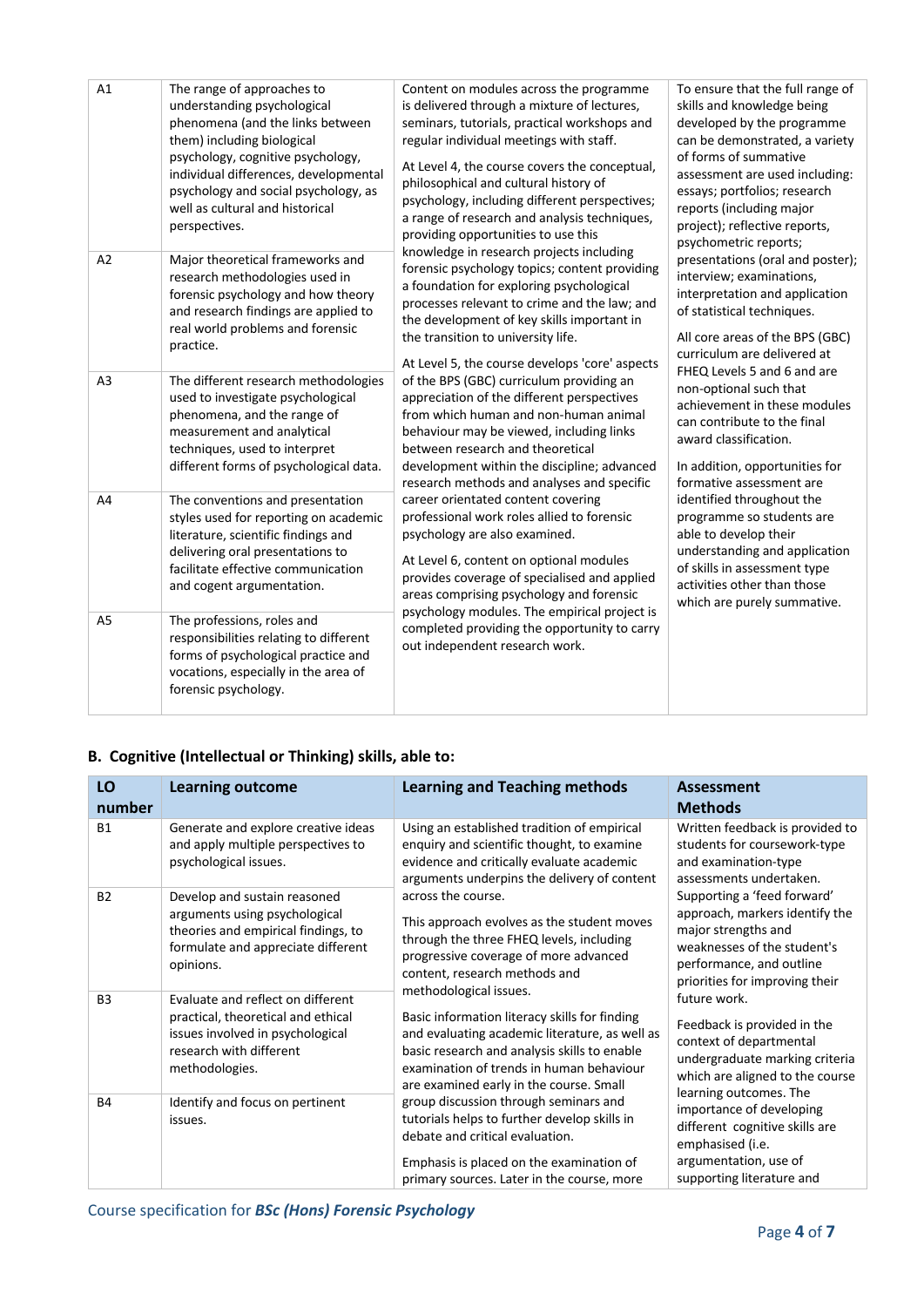| complex practical and theoretical work is<br>undertaken where students may generate                                | evidence to justify opinions or<br>interpretations, application of |
|--------------------------------------------------------------------------------------------------------------------|--------------------------------------------------------------------|
| their own arguments or ideas for research<br>and derive rationales for investigations from<br>existing literature. | critical thinking, etc.).                                          |

### **C. Practical (Professional or Subject) skills, able to:**

| LO<br>number   | <b>Learning outcome</b>                                                                                                                                     | <b>Learning and Teaching methods</b>                                                                                                                                                                                                                                                                 | <b>Assessment</b><br><b>Methods</b>                                                                                                                                                                                                                                                                                                                                                                                                                     |                                                                  |
|----------------|-------------------------------------------------------------------------------------------------------------------------------------------------------------|------------------------------------------------------------------------------------------------------------------------------------------------------------------------------------------------------------------------------------------------------------------------------------------------------|---------------------------------------------------------------------------------------------------------------------------------------------------------------------------------------------------------------------------------------------------------------------------------------------------------------------------------------------------------------------------------------------------------------------------------------------------------|------------------------------------------------------------------|
| C1             | Communicate psychological ideas and<br>research findings by written, oral and<br>visual means.                                                              | Programme learning outcomes specific to<br>the development of psychology specific skills<br>are primarily demonstrated through<br>coverage of methodological and analytical                                                                                                                          | Students complete a range of<br>assessments which are aimed<br>at developing practical skills in<br>study design, ethical processes                                                                                                                                                                                                                                                                                                                     |                                                                  |
| C <sub>2</sub> | Reason scientifically using a range of<br>statistical and non-statistical methods<br>with confidence to understand the<br>nature of psychological evidence. | techniques enabling students to practice the<br>application of research skills throughout the<br>programme.<br>In the early stages, students work on                                                                                                                                                 | and data analysis. These are<br>reported using different<br>presentations as well as                                                                                                                                                                                                                                                                                                                                                                    | formats such as poster and oral<br>individual and group research |
| C <sub>3</sub> | Conduct independent psychological<br>research, through practical activities,<br>under appropriate supervision.                                              | practical assignments completed periodically<br>throughout the academic year involving<br>experimental and non-experimental                                                                                                                                                                          | reports which increase in<br>complexity throughout the<br>course.                                                                                                                                                                                                                                                                                                                                                                                       |                                                                  |
| C <sub>4</sub> | Be aware of ethical principles,<br>behaviours and as they apply to<br>research and practice.                                                                | methods; design; project planning; data<br>collection; data management; and the<br>interpretation and presentation of findings in<br>a range of different professional formats.<br>This culminates with the completion of an<br>original and independently conducted<br>research project at Level 6. | Self tests (with immediate<br>feedback) are also used as part<br>of research-based tuition, as<br>well as other professional<br>formats (e.g. client feedback on<br>psychological tests)                                                                                                                                                                                                                                                                |                                                                  |
|                |                                                                                                                                                             | Further opportunities to develop subject<br>specific practical skills are also provided by<br>optional work- based and placement learning<br>opportunities at Levels 5 and 6.                                                                                                                        | Final-year project work is<br>assessed by completion of an<br>empirical dissertation which<br>provides relevant background<br>literature and a rationale for<br>the research conducted, and<br>which explains the conduct and<br>findings of the study and its<br>scientific contribution. Students<br>may also opt for a Level 6<br>pathway where a panel<br>interview about their study<br>forms part of the assessment of<br>the final year project. |                                                                  |

#### **D. Transferrable (Graduate and Employability) skills, able to:**

| LO<br>number   | <b>Learning outcome</b>                                                                                                                                                  | <b>Learning and Teaching methods</b>                                                                                                                                                                                  | Assessment<br>methods                                                                                                                                                  |
|----------------|--------------------------------------------------------------------------------------------------------------------------------------------------------------------------|-----------------------------------------------------------------------------------------------------------------------------------------------------------------------------------------------------------------------|------------------------------------------------------------------------------------------------------------------------------------------------------------------------|
| D <sub>1</sub> | Gather, retrieve and synthesise<br>information effectively.                                                                                                              | Core modules throughout the course equip<br>students with training in the selection and<br>evaluation of appropriate sources.                                                                                         | The programme provides both<br>examination-based and<br>coursework-based assessments                                                                                   |
| D <sub>2</sub> | Communicate clearly through a range<br>of media, visually, orally, written in a<br>manner appropriate to their<br>audience.                                              | Research focussed modules support the<br>development of IT and communication skills<br>for study design, data interpretation,<br>presentation and reporting skills. Practical<br>work and tutorial work also provides | of problem solving, numeracy<br>and research skills. Through the<br>completion of group work and<br>group assessments there is also<br>provision for assessment of the |
| D <sub>3</sub> | Demonstrate an ability to use IT<br>effectively, including word-<br>processing, spreadsheets, data<br>analysis software, electronic<br>bibliographic databases and other | opportunities for students to work together<br>to develop teamwork skills and produce<br>shared outputs.                                                                                                              | ability to work collaboratively,<br>manage projects, communicate<br>effectively in different formats,<br>demonstrate IT skills and team<br>working. Where group        |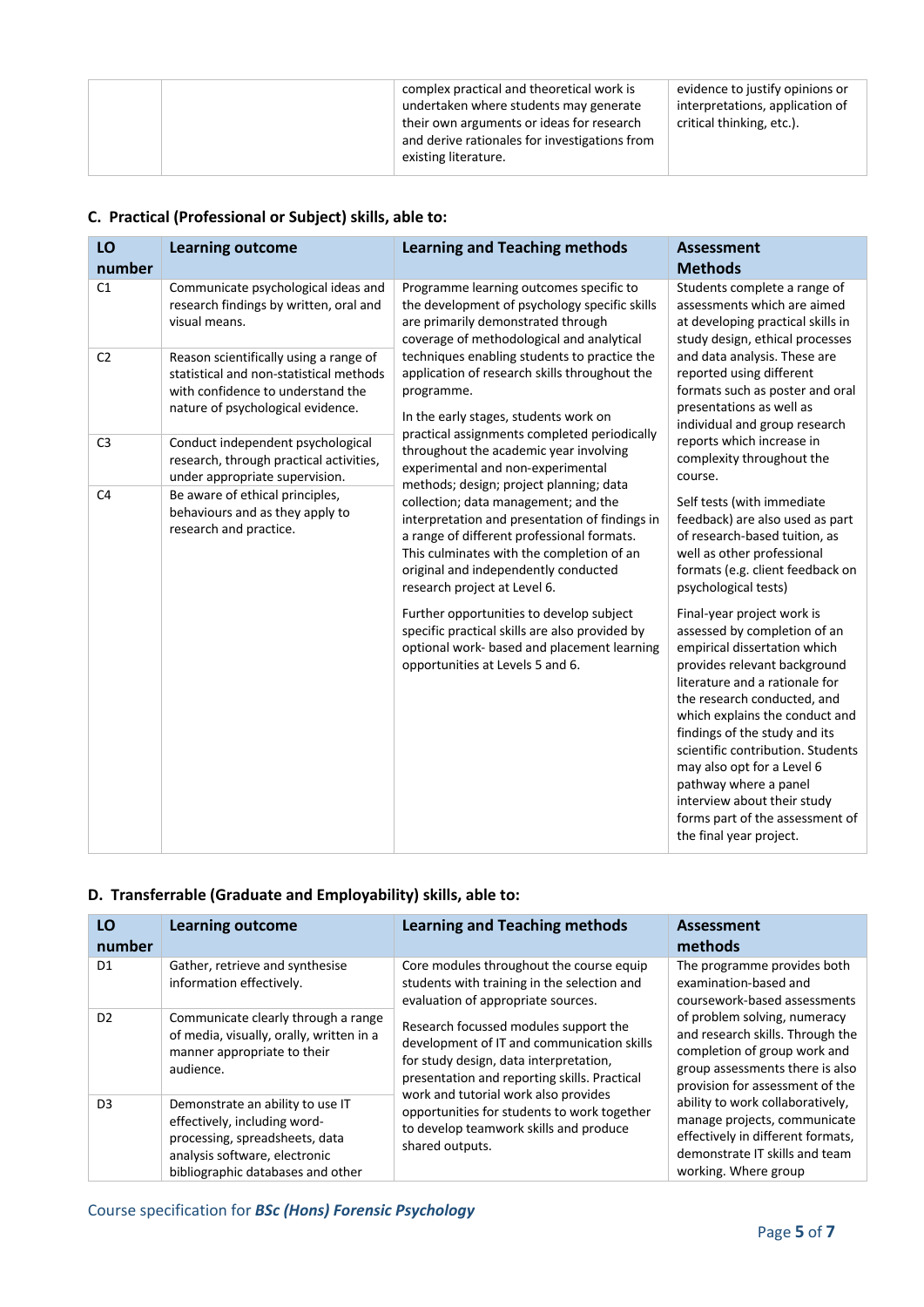|                | online resources relevant to<br>psychology.                                                                            | Practical work becomes increasingly self-<br>directed as students progress through the<br>programme, leading to the independently                                                                                                                                                                                                                | summative assessments are<br>used, peer evaluations are<br>integrated into assessment                                 |
|----------------|------------------------------------------------------------------------------------------------------------------------|--------------------------------------------------------------------------------------------------------------------------------------------------------------------------------------------------------------------------------------------------------------------------------------------------------------------------------------------------|-----------------------------------------------------------------------------------------------------------------------|
| D <sub>4</sub> | Demonstrate effective team-working<br>skills, being sensitive to<br>environmental and interpersonal<br>aspects.        | conducted research project at Level 6.<br>The tutorial programme at Levels 4 and 5<br>also supports the development, within<br>students, of an independent approach to                                                                                                                                                                           | marking and feedback.<br>Portfolio assessments are also<br>used which in some cases<br>incorporate reflexive learning |
| D <sub>5</sub> | Take charge of own learning,<br>reflecting and evaluating personal<br>strengths and weaknesses for future<br>learning. | learning, and provides opportunities for<br>discussion, feedback and reflection on<br>learning. Other opportunities for reflective<br>learning are provided through seminars and<br>work-based or placement learning<br>opportunities throughout the course, and<br>the completion of directed activities on<br>which students receive feedback. | components associated with<br>personal experience, academic<br>and/or career development.                             |

### **Academic Regulations**

The current University of Portsmouth [Academic Regulations](https://policies.docstore.port.ac.uk/policy-107.pdf?_ga=2.115099791.988573471.1600698712-86764541.1593710288) will apply to this course.

### **Support for Student Learning**

The University of Portsmouth provides a comprehensive range of support services for students throughout their course, details of which are available at the [MyPort](http://myport.ac.uk/) student portal.

## **Evaluation and Enhancement of Standards and Quality in Learning and Teaching**

The University of Portsmouth undertakes comprehensive monitoring, review and evaluation of courses within clearly assigned staff responsibilities. Student feedback is a key feature in these evaluations, as represented in our [Policy for Listening to and Responding to the Student Voice](http://policies.docstore.port.ac.uk/policy-069.pdf) where you can also find further information.

### **Reference Points**

The course and outcomes have been developed taking account of:

- [University of Portsmouth Curriculum Framework Specification](http://policies.docstore.port.ac.uk/policy-217.pdf?_ga=2.80596127.988573471.1600698712-86764541.1593710288)
- [University of Portsmouth Vision 2030 and Strategy 2025](https://www.port.ac.uk/about-us/our-ambition/our-strategy)
- [University of Portsmouth Code of Practice for Work-based and Placement Learning](http://policies.docstore.port.ac.uk/policy-151.pdf)
- [Quality Assurance Agency UK Quality Code for Higher Education](https://www.qaa.ac.uk/quality-code)
- [Quality Assurance Agency Qualification Characteristic Statements](https://www.qaa.ac.uk/quality-code/characteristics-statements)
- [Quality Assurance Agency Subject Benchmark Statement](https://www.qaa.ac.uk/docs/qaa/subject-benchmark-statements/subject-benchmark-statement-psychology.pdf?sfvrsn=6935c881_15) for *Psychology*
- [Quality Assurance Agency Framework for Higher Education Qualifications](https://www.qaa.ac.uk/en/quality-code/qualifications-and-credit-frameworks)

#### **Disclaimer**

The University of Portsmouth has checked the information provided in this Course Specification and will endeavour to deliver this course in keeping with this Course Specification. However, changes to the course may sometimes be required arising from annual monitoring, student feedback, and the review and update of modules and courses.

Where this activity leads to significant changes to modules and courses there will be prior consultation with students and others, wherever possible, and the University of Portsmouth will take all reasonable steps to minimise disruption to students.